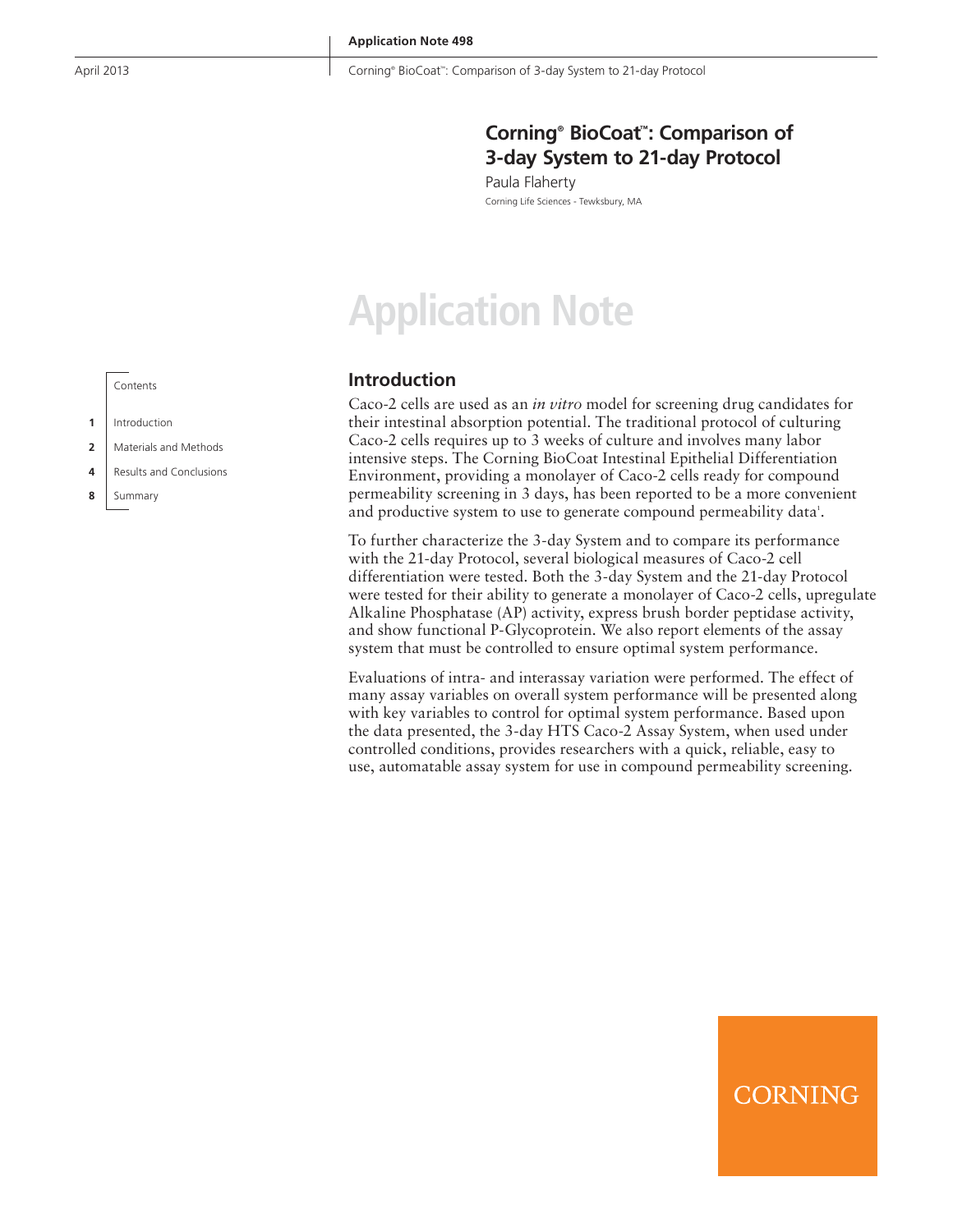# **Materials and Methods**

## Cell Culture

Caco-2 cells (ATCC) were cultured in DMEM + 20% FBS in Falcon ® TC flasks. Cells were grown to different degrees of confluency prior to seeding into the Corning BioCoat HTS Caco-2 Assay System. Caco-2 Cells were cultured using the Corning BioCoat HTS Caco-2 Assay System as per manufacturer's instructions. Briefly, cells were seeded at 4.65 x10<sup>s</sup> cells/ cm 2 in Basal Seeding Media containing Mito+ Serum Extender onto Fibrillar Collagen coated HTS Mutiwell Permeable Support Systems and incubated for 24 hours. Then, media was changed to Enterocyte Differentiation Medium supplemented with Mito+ Serum Extender and cells were incubated for an additional 48 hours. Cells were then rinsed 2-3x with PBS (Cell Grow).

## 21-day Protocol

Permeable supports (1.0 μm PET) were coated with type I collagen and dried. Cells were seeded onto the coated permeable supports at  $50,000$  cells/cm<sup>2</sup> and cultured for 21 days in DMEM + 10% FBS with media changes every other day. After culturing, cells were rinsed 2-3 times with PBS and further analyzed.

# Differentiation Markers

To test for markers of differentiation in the 3-day System and the 21-day Protocol, activity of Alkaline Phosphatase (AP), Aminopeptidase A (APA), Aminopeptidase N (APN), and Dipeptidylpeptidase IV (DPP IV) were measured by adding the appropriate enzyme substrates directly to the permeable supports containing the cells and incubating the cells for a given time interval. AP activity was determined using pNPP and the peptidases were assayed by using the 7-amino-4 methylcoumarin derivatives of each enzyme substrate<sup>2,3</sup>. Cells cultured in the Corning BioCoat HTS Caco-2 Assay System were compared with cells cultured in individual permeable supports.

## P-Glycoprotein Function

P-Glycoprotein activity was assessed in the Caco-2 systems by plac ing equal concentrations of vinblastine (10 nm) above and below the cell monolayer. One chamber or the other had a quantity of <sup>3</sup>H-Labeled vinblastine added, and the system was incubated for up to 2 hours. Samples were then counted to determine the amount of vinblastine transported from one chamber to the other. In addition, to test for the specificity of transport of the vinblastine, verapamil, a partial antagonist of vinblas tine transport was added at 0.1 mm to a group of permeable supports.

### Barrier Function Assessment

After cells were cultured as described, Mannitol Permeability measurements were performed. Media was removed from the cells, and the cell monolayers were washed 2-3x with transport buffer. Immediately after washing, the Permeable Support Plate was placed into a Falcon 24-well plate. An appropriate amount of transport buffer was added to the basal side of the permeable support system, and transport buffer containing 3 H-Mannitol was added to the apical side of the permeable support system. Cells were incubated for an appropriate time at room temperature with 3 H-Mannitol. After incubation, samples were taken from the basal side of the permeable support system and the amount of H-Mannitol transported was determined by scintillation counting. A Mannitol Permeability coefficient (Pc) was then calculated. To determine which variables may affect Mannitol Permeability results, a variety of assay parameters were tested. These variables included: assay time (30 vs. 90 minutes), type of transport buffer (PBS with or without Ca<sup>2</sup>+), Mannitol concentration (5x10<sup>s</sup> cpms/ ml vs. 1x10 6 cpms/ml), and cell culture conditions (Feeder Tray vs. 24-well plate). The results of these experiments are presented in **Figures 1 and 2** .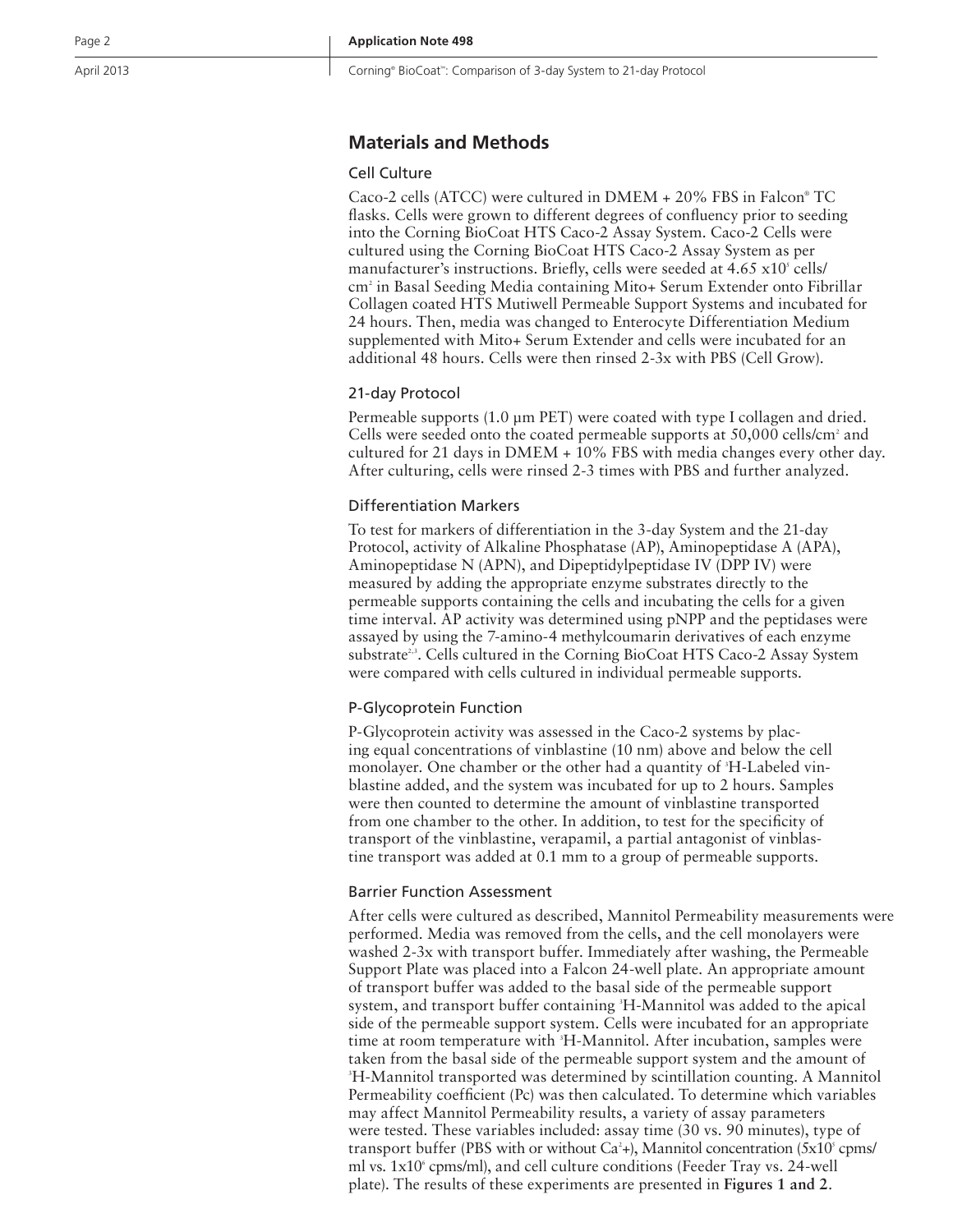#### April 2013 : Corning® BioCoat™: Comparison of 3-day System to 21-day Protocol



**Figure 1.** Control of Cell Growth Conditions

*Caco-2 cells were used in the Corning BioCoat HTS Caco-2 Assay System as per manufacturer's instructions. Some cells were cultured using a single compartment Feeder Tray (provided with the Assay System), while others were cultured using a 24-well plate containing 1.0 mL of media. After culture, Mannitol Permeability measurements were performed as previously described2 . Data represents average of n=24 ± CV.*



**Figure 2.** Control of Compound Permeability Assay Conditions

*Several compound permeability assay conditions were tested for their effect on permeability measurement. Caco-2 cells were cultured in the Corning BioCoat HTS*  Caco-2 Assay System according to manufacturer's instruction. After culture, Mannitol Permeability assays were conducted on the cells as previously described<sup>2</sup>. *The effect of various transport buffers (panels 2a and 2b), and compound concentrations (2c) were tested. Compound permeability measurements performed at either 30 or 90 minutes showed no difference in Mannitol Pc values (data not shown). Data presented is the average of n=24±CV*

#### Consistency of Results

To determine both the intra- and interassay reproducibility of the Corning BioCoat HTS Caco-2 Assay System, Mannitol Permeability determinations using the experimentally determined optimal conditions were conducted on several lots of the Corning BioCoat HTS Caco-2 Assay System. Average Mannitol Pc and % CV were determined and reported in **Figures 3 and 4**.



**Figure 3.** Reproducibility of Corning BioCoat HTS Caco-2 Assay System

*Corning BioCoat HTS Caco-2 Assay System reproducibility was assessed by performing Mannitol Permeability measurements on several plates of a single lot of the Assay System. Data presented represents all data points from plates tested under experimentally determined optimal conditions.*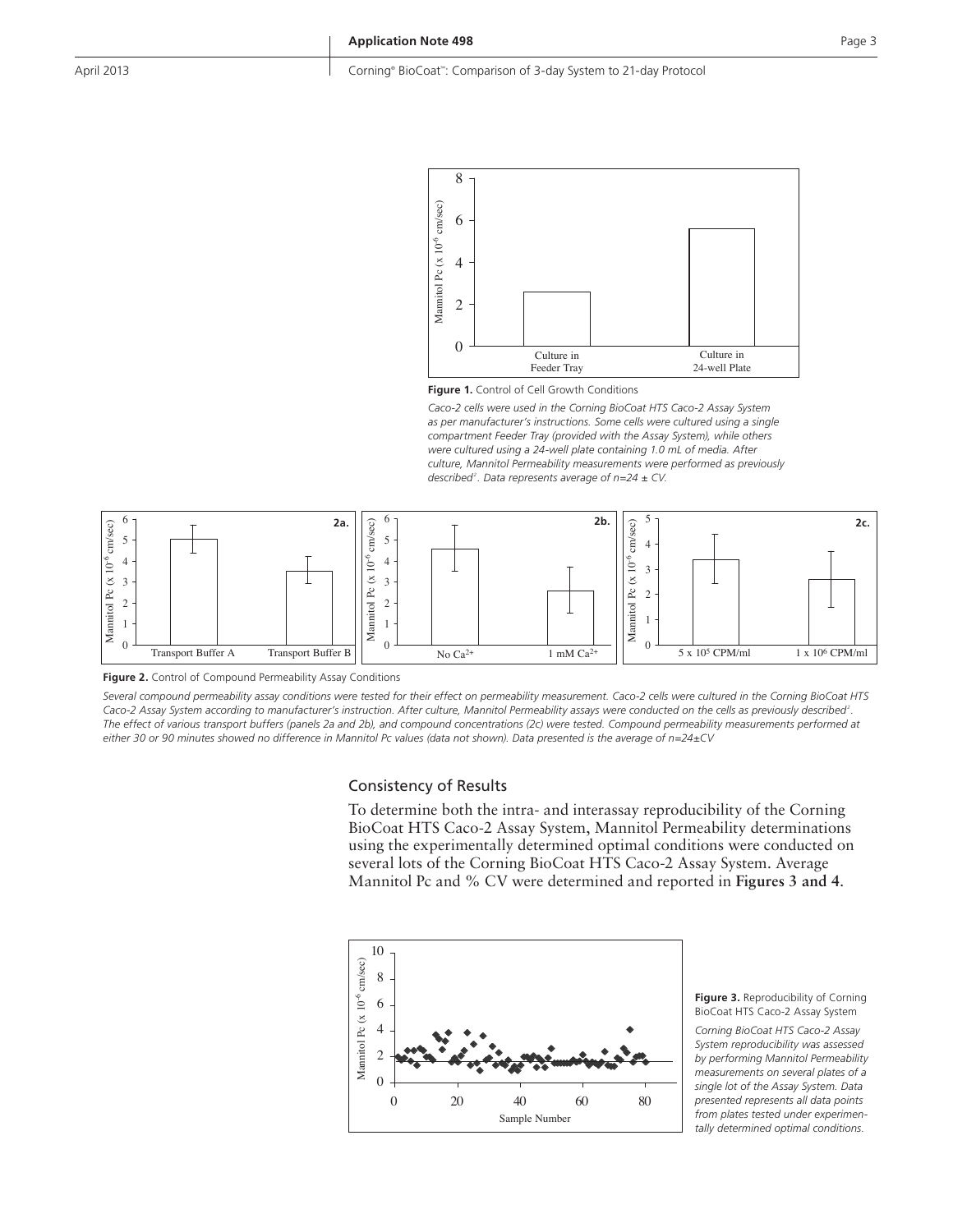April 2013 : Corning® BioCoat™: Comparison of 3-day System to 21-day Protocol



**Figure 4.** Consistency of Corning BioCoat HTS Caco-2 Assay System

*The intra- and interassay performance of the Corning BioCoat HTS Caco-2 Assay System was assessed by performing Mannitol Permeability measurements at different times on Assay Systems from 3 different lots, using 26 different plates (619 wells) and 5 separate operators. Data presented is the distribution* 

# **Results and Conclusions**

As seen in **Figures 5a and 5b**, the Mannitol Pc obtained in the 21-day Protocol are lower (2-3 x  $10^{-6}$  cm/sec) than those found in the 3-day Systems tested  $(4-6 \times 10^{-6} \text{ cm/sec})$ . By manipulating various components of the 3-day System, it can be seen that each of the components (Corning BioCoat Fibrillar Collagen Cell Culture Permeable Supports and Mito+ Serum Extender) contributes to the overall final cell barrier formation. The data in **Figure 6** shows that both the 3-day System and the 21-day Protocol upregulates AP activity relative to the undifferentiated control. In the 21-day Protocol we see about a 2-fold upregulation of enzyme activity. In the 3-day System with serum, we see a 4-fold upregulation of enzyme activity. While in the 3-day System with Mito+ Serum Extender, that upregulation is about 6-fold. So, all of the systems tested upregulate AP to some level. In fact, the 3-day Systems have even higher levels of upregulation than the 21-day Protocol. As seen in **Figures 7 and 8**, neither APN nor DPP IV showed any upregulation relative to undifferentiated Caco-2 cells in our hands. The 3-day System was almost always at the same enzyme expression level as the 21-day Protocol. Therefore, although we saw no upregulation of the peptidases in the 3-day Corning BioCoat Intestinal Environment, we saw no upregulation in the 21-day Protocol either. Finally, a negative control peptidase (APA) showed no activity in any Caco-2 System tested (data not shown).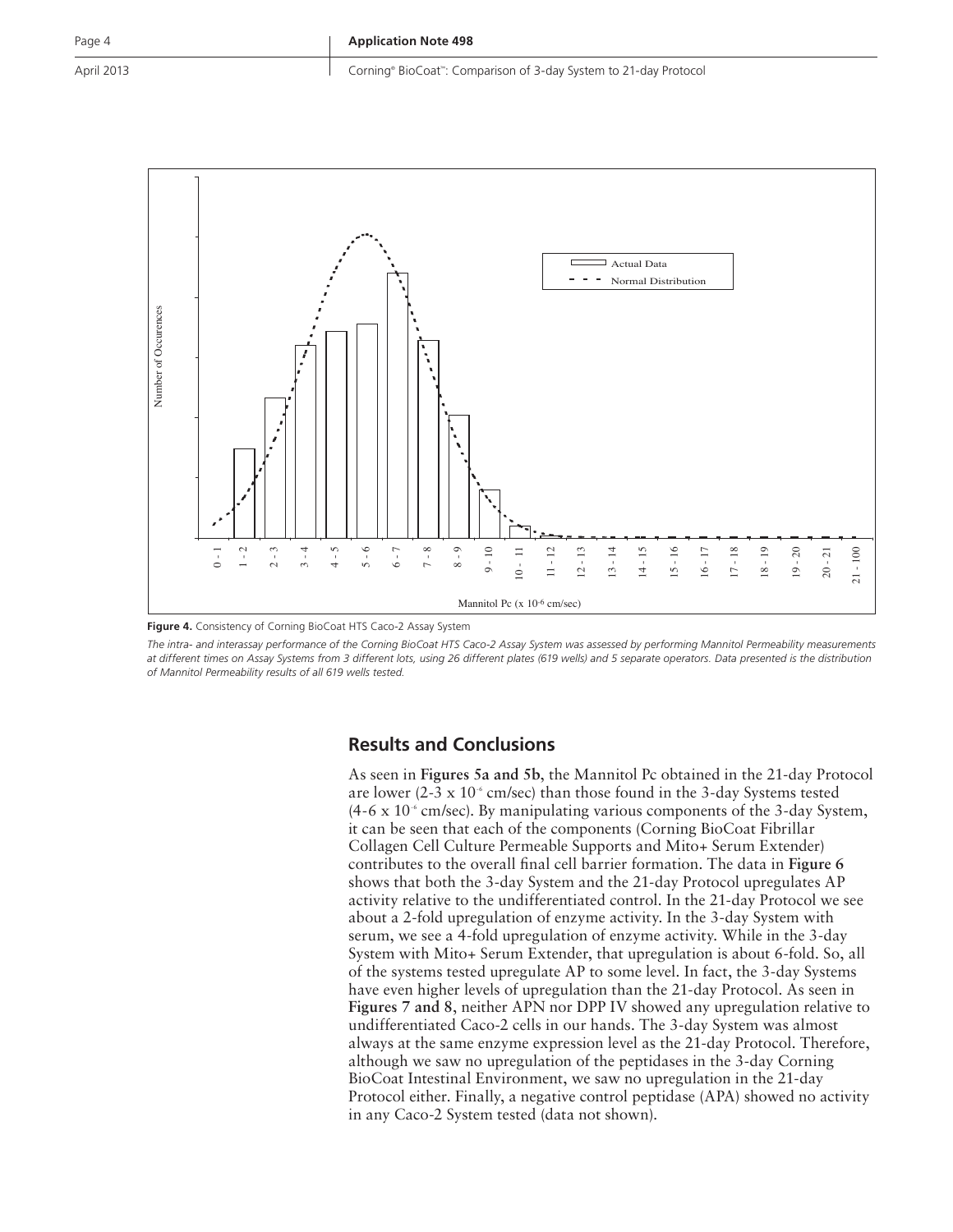

**Figure 5.** Mannitol Permeability Coefficients of Caco-2 Cells

*"Fibrillar Collagen Only" samples did not use the differentiation media containing butyrate, but used normal growth media instead (DMEM + 10% FBS) for 3 days on Corning BioCoat Fibrillar Collagen Cell Culture Permeable Supports. Uncoated samples were grown for 3 days with no coating and normal growth media.* 



**Figure 6:** Alkaline Phosphatase Activity in Caco-2 Cells

*AP activity was assessed in Caco-2 cells grown in various culture conditions. The 3-day System contains Corning BioCoat Fibrillar Collagen Cell Culture Permeable Supports and butyrate containing differentiation media, supplemented with either 10% FBS or Mito+ Serum Extender as indicated. The 21-day Protocol utilizes amorphous collagen coated permeable supports and normal growth media (DMEM + 10% FBS). The no differentiation system utilizes uncoated permeable supports and normal growth media and cells are cultured for 3 days. AP activity was measured using intact cells grown on permeable supports. pNPP was used as enzyme substrate and endpoint measurements were made at 20 minutes at 37°C. Data shown is mean of n=4.*





**Figure 7:** Aminopeptidase N Activity in Caco-2 Cells

*APN activity was assessed in Caco-2 cells grown in various culture conditions. APN activity was measured using intact cells on permeable supports. APN activity was measured using 200 μM Ala-7-amino-4-methylcoumarin as substrate. Activity was measured by detecting the fluorescence of the liberated 7-amino-4-methylcoumarin (excitation: 370 nm emission: 442 nm). Reactions were carried out for 60 minutes at 37°C. Data shown is mean of n=4.*

#### **Figure 8:** Dipeptidyl Peptidase IV Activity in Caco-2 Cells

*DPP IV activity was assessed in Caco-2 cells grown in various culture conditions. DPP IV activity was measured using intact cells on permeable supports. DPP IV activity was measured using 200 µM Gly-Pro-7-amino-4-methylcoumarin as substrate. Activity was measured by the fluorescence of the liberated 7-amino-4-methylcoumarin product (excitation: 370 nm emission: 442 nm). Reactions were carried out for 60 minutes at 37°C. Data shown is mean of n=4.*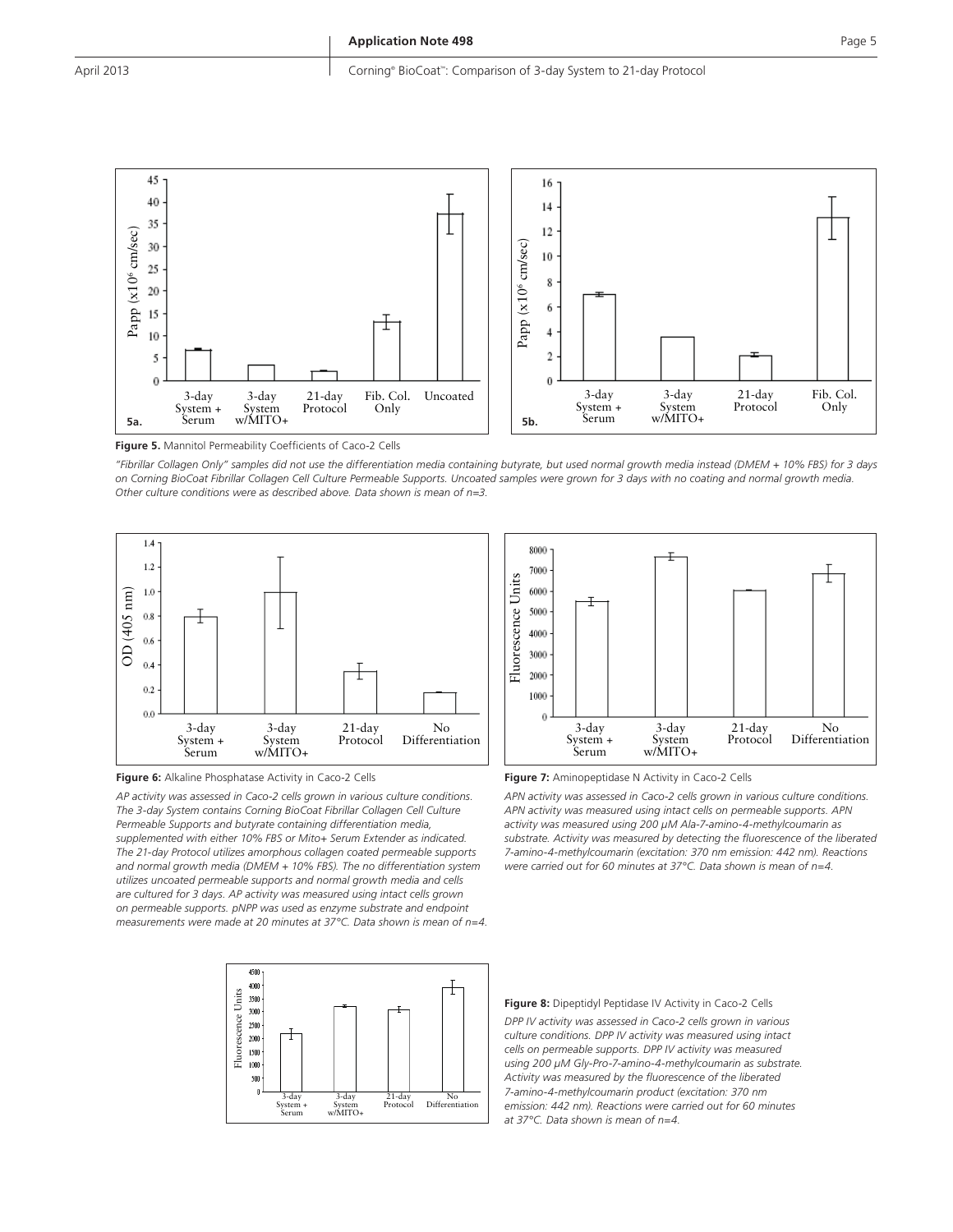April 2013 : Corning® BioCoat™: Comparison of 3-day System to 21-day Protocol

# Cell Culture Conditions

The Corning BioCoat HTS Caco-2 Assay System offers a more efficient, easier to use, practical alternative to the traditional 21-day Caco-2 assay system. To achieve optimal performance with the Corning BioCoat HTS Caco-2 Assay System it is necessary to control many of the variables examined here. **Figures 9 and 10** demonstrate the importance of controlling the growth state of the Caco-2 cells prior to use in the Corning BioCoat HTS Caco-2 Assay System. When Caco-2 cells grown to a density of 85,000 cells/cm<sup>2</sup> in TC flasks prior to use with the Corning BioCoat HTS Caco-2 Assay System, they did not form as complete a barrier (Avg. Mannitol Pc=6-8, CV>30%) as compared to cells which were grown to a density of  $250,000$  cells/cm<sup>2</sup> (Avg. Mannitol Pc=2-4, CV>20%) (**Figure 9**). It is important to note that even at the lower cell density, the Caco-2 cells almost completely cover the growth surface of the flask (**Figure 10**). By allowing additional culture time, a higher Caco-2 cell density can be achieved. At higher cell densities, the Corning BioCoat HTS Caco-2 Assay System provides a better barrier for compound permeability assessment. Allowing Caco-2 cells to achieve a higher cell density and become contact inhibited, many of the proliferative genes and cellular proliferation signals are downregulated. Therefore, when the non-proliferating Caco-2 cells are exposed to the cell differentiating agents of the Corning BioCoat HTS Caco-2 Assay System, the ability of the system to differentiate the Caco-2 cells is enhanced. However, if cells are in a more proliferative state, they may require more time to first downregulate proliferative signals, and then initiate cellular differentiation.



**Figure 9.** Effect of Cell Density Prior to Assay on Cell Barrier Formation

Caco-2 cells were cultured in T-flasks to either low (85,000 cells/cm<sup>2</sup>) *or high (250,000 cells/cm2 ) density prior to use in the Corning BioCoat HTS Caco-2 Assay System. Cells were seeded into the Corning BioCoat Caco-2 Assay System and cultured as per manufacturer's instructions. Mannitol Permeability determinations were then performed as previously described2 . Results are average of n=12±CV.*



**10a.** Low Cell Density *(85,000 cells/cm2*

*)* **10b.** High Cell Density *(250,000 cells/cm2 )*

**Figure 10.** Appearance of Caco-2 Cell Cultures at Different Growth States

*Caco-2 cells were cultured in DMEM + 20% FBS for different lengths of time. The cells in (10a) were grown to a density of 85,000/cm2 . The cells in (10b) were grown to a density of 250,000 cells/cm2 . Note that even at lower densities the Caco-2 cells can completely cover the growth surface of the TC vessel.*

#### Differentiation Markers

**Figures 11 and 12** demonstrate the presence and comparable expression of various Caco-2 cell differentiation markers in either the Corning BioCoat HTS Caco-2 Assay System, or in an individual permeable support environment. Both Alkaline Phosphatase and Brush Border Peptidases are expressed to similar degrees. (Figure 11) as was seen with 21-day Caco-2 cultures<sup>2</sup>. P-Glycoprotein activity in both systems is also very similar (**Figure 12**) to the 21-day protocol<sup>2</sup>. These data seem to indicate that any differences between the individual permeable support system and the HTS-Multiwell platform have no effect on overall Caco-2 cell differentiation.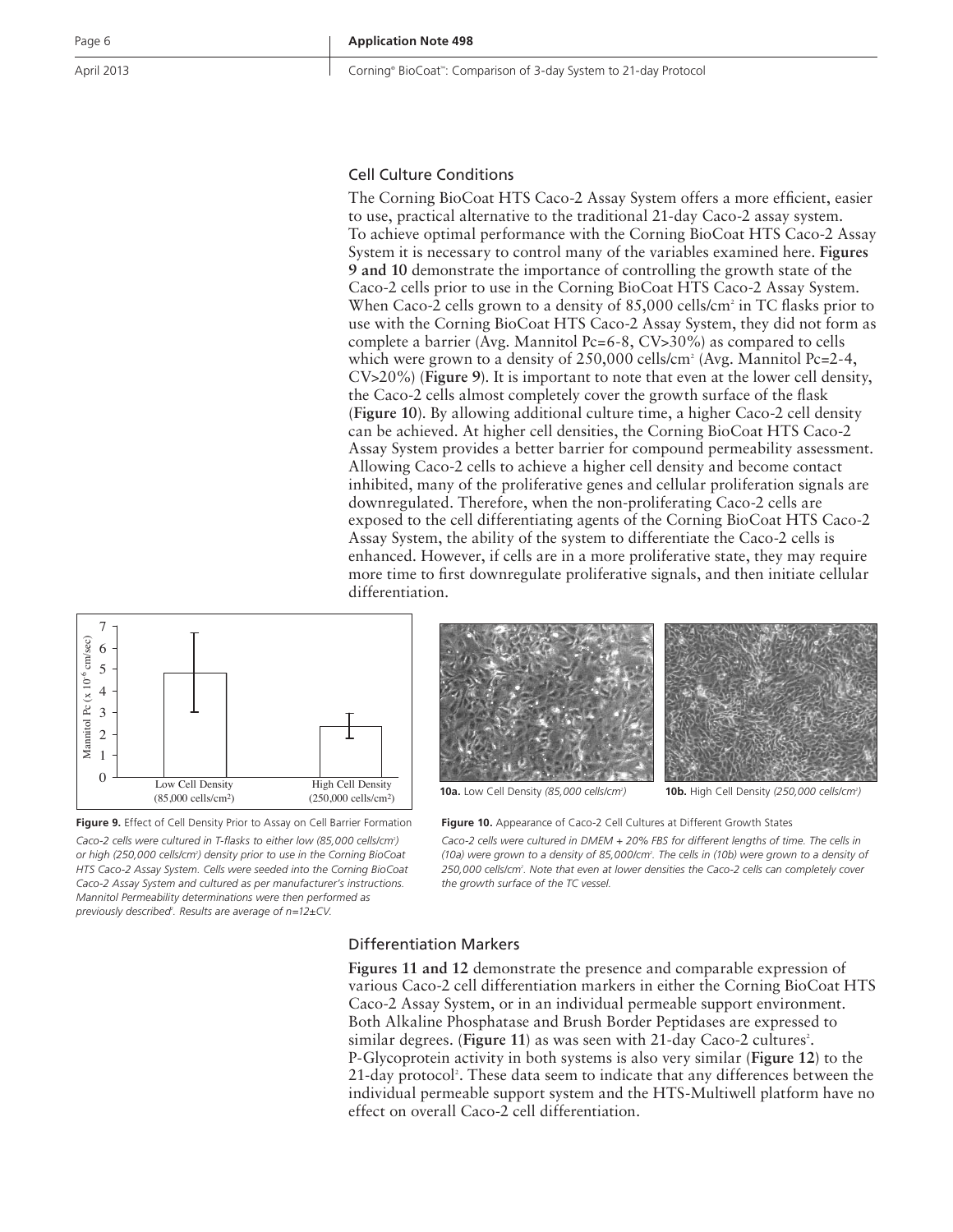





**Figure 11b.** Dipeptidyl peptidase IV Activity in Corning BioCoat HTS Caco-2 Assay System



**Figure 11c.** Aminopeptidase N Activity in Corning BioCoat HTS Caco-2 Assay System



**Figure 12.** P-Glycoprotein Activity in Corning BioCoat HTS Caco-2 Assay System *P-glycoprotein activity was assessed in the Corning BioCoat HTS Caco 2 Assay*  System as previously described<sup>2</sup>. Data is average of n=3 for each condition  $\pm$  S.D.

#### Mannitol Permeability Assay Variables

**Figures 5 and 6** illustrate several factors that are important to control when performing Mannitol Permeability measurements in a Caco-2 Assay System. By varying assay time, Mannitol concentration, transport buffer, and cell culture system, an optimal set of conditions for performing compound permeability measurements was identified. Assay time (30 minutes vs. 90 minutes) had little effect on Mannitol Pc values (data not shown). However, when transport buffer with and without  $Ca<sup>2</sup>$ + were compared, it was determined that the presence of  $Ca^2 + in$  the transport buffer led to better barrier. This may be due to the requirement by many of the proteins responsible for cell/cell junctional complexes for  $Ca<sup>2</sup> + i$  ions to assure proper function. Lack of Ca<sup>2</sup>+ ions in the buffer could lead to weakening or dissociation of those cell/cell interactions responsible for barrier formation. The data shown in **Figure 6** also demonstrates that different transport buffers can have affects on barrier function. Finally, we found that Caco-2 cells cultured in the Corning BioCoat HTS Caco-2 Assay System using the Feeder Tray formed better barrier than those grown in individual wells of a 24-well plate. This may be due to the Feeder Tray having more media per permeable support relative to a 24-well plate and that when cells are in a Feeder Tray they are all exposed to common media and are not compartmentalized as in the 24-well plate growth condition.